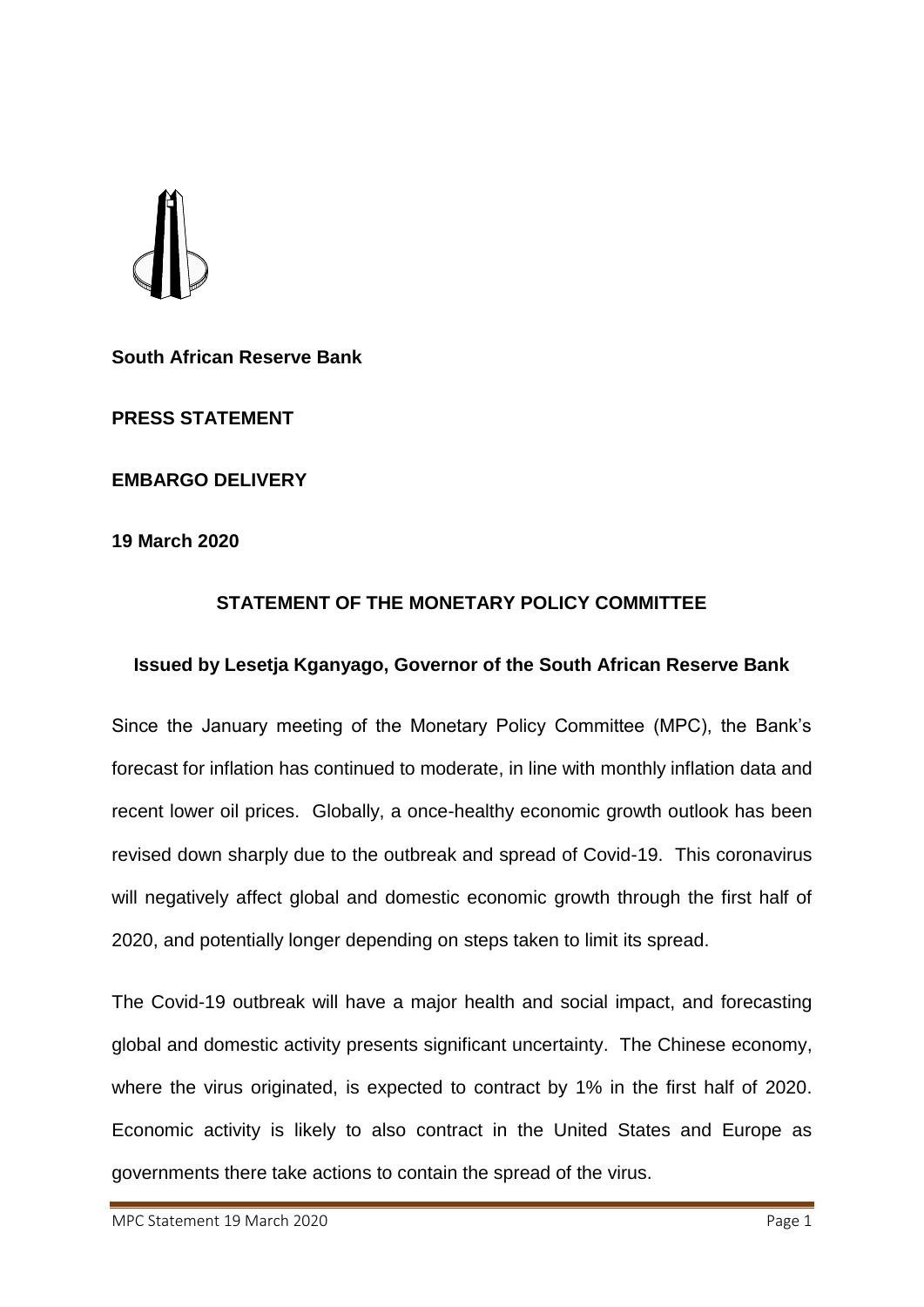In financial markets, the sustained global bull market in equities and corporate bonds also ended dramatically last week, with extensive and deep repricing. Prices for emerging market sovereign debt and other risky assets also fell sharply. This will have repercussions for household wealth and income, impacting further on global economic growth.

In response to all these developments, the US Federal Reserve, alongside other central banks, took various steps to provide further monetary accommodation. Additional steps have also been taken to provide liquidity and ensure the smooth functioning of markets. Some governments have taken fiscal measures to mitigate the economic effects of the virus.

In light of these considerations, we have marked down global growth for 2020 to 1.1%, before rising to around 2.8% in 2021. While a deeper or longer global and domestic contraction is not in our baseline, the Committee did consider a scenario featuring that possibility.

Prices for some commodities have fallen as a result of weaker demand globally, with copper and oil being particularly hard hit. The spot price for Brent crude oil is currently around \$30 per barrel, but is expected to bounce back to higher levels. For our forecast, the Brent crude oil price is expected to average \$40.4 per barrel in 2020 and \$44.5 per barrel in 2021, well below previous assumptions.

The domestic economic outlook remains fragile. At this point, Covid-19 is likely to result in weaker demand for exports and domestic goods and services, but its impact on the economy could be partly offset by lower oil prices. We also expect disruptions to supply chains and to normal business operations. The Bank now expects the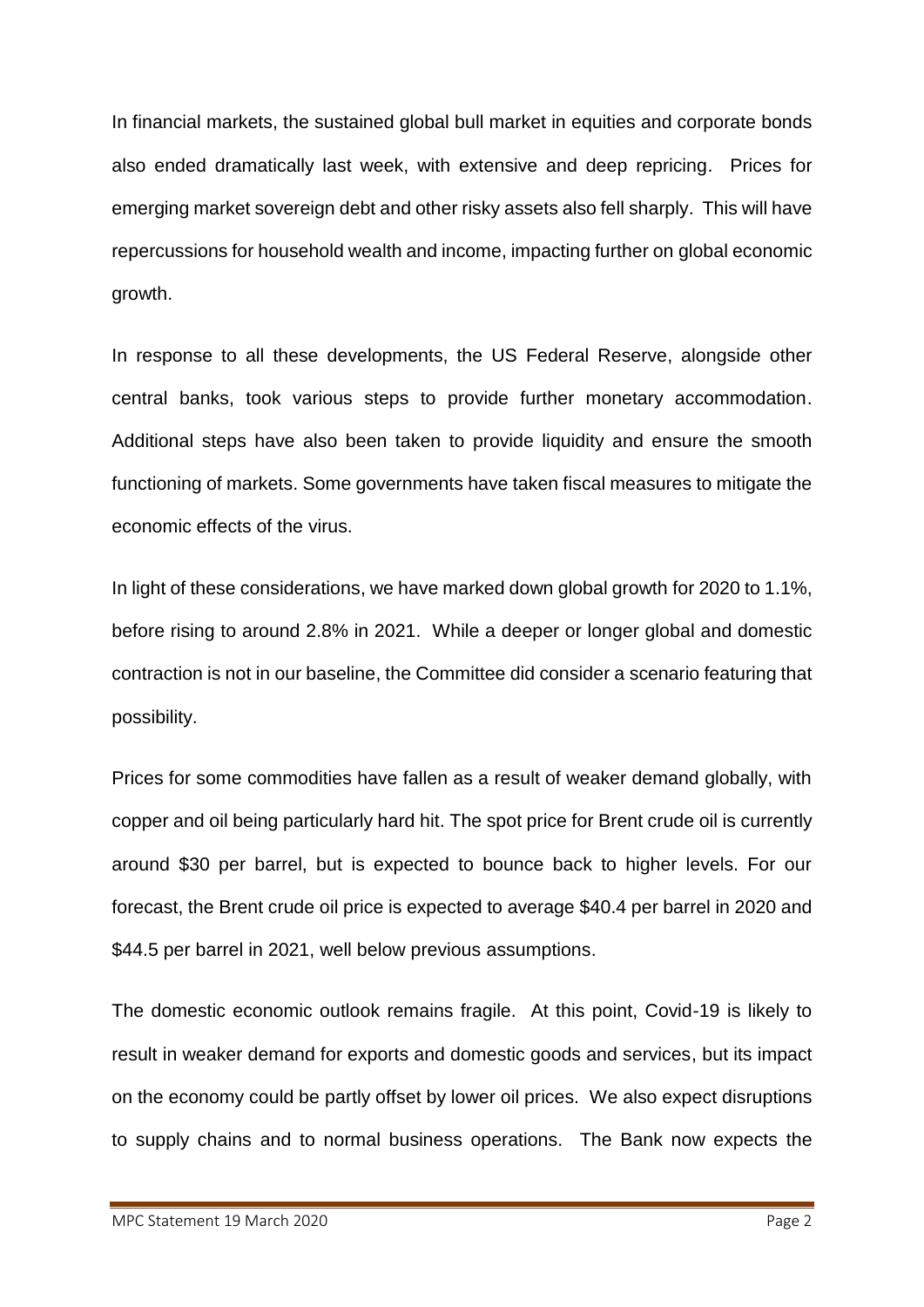economy to contract by 0.2% in 2020. GDP growth is expected to rise to 1.0% in 2021 and to 1.6% in 2022.

Apart from the Covid-19 global pandemic, electricity supply constraints and other sources of uncertainty are expected to keep economic activity muted. Public sector investment has declined and job creation has slowed. Business and household confidence have weakened further. Government and household consumption, and private investment, however, continue to grow, albeit modestly. While export growth is expected to decelerate further in the near term, prices remain high for some export commodities, and could be supported by an early resumption in China's economic activity.

The technical recession of the latter half of 2019 contributed to a lower economic growth forecast. In addition, Covid-19 and existing constraints such as loadshedding, imply significant downside risk to the forecast.<sup>1</sup>

With persistently low inflation, and the coronavirus now hitting economic activity, monetary policy in major advanced economies and China will likely remain accommodative over the medium term. Easy global financing conditions have previously supported the value of the local currency, but financial volatility and a sharp rise in perceived risk has caused the rand to depreciate by 17.2% against the USD since January. The implied starting point for the rand forecast is R15.30 to the US dollar, compared with R14.90 at the time of the previous meeting. The forecast shows the currency strengthening over time, recovering towards its longer-run equilibrium level.

**.** 

<sup>&</sup>lt;sup>1</sup> The forecast deducts 0.5 percentage points from 2020 GDP for loadshedding, at stage 2.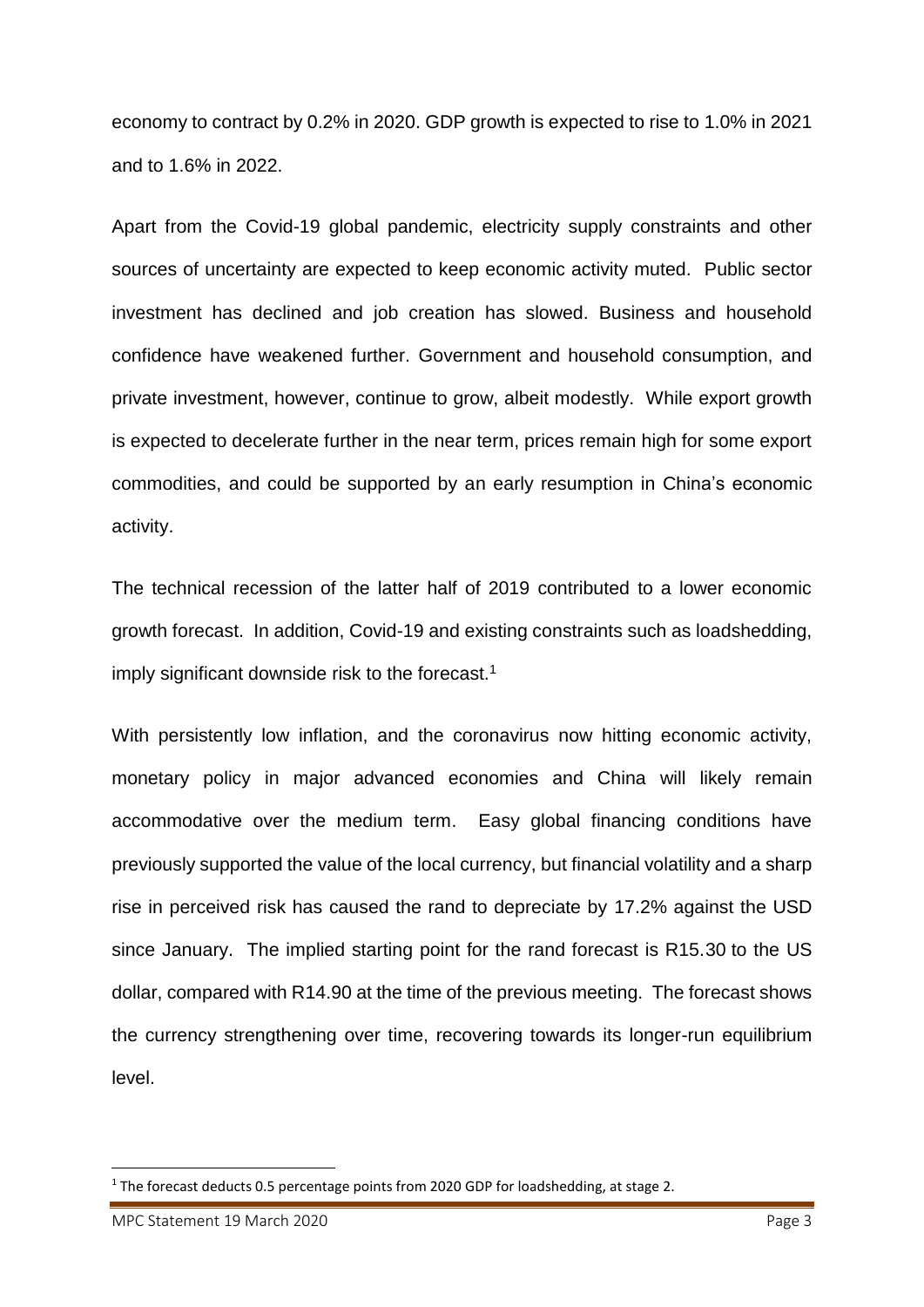The Bank' s headline consumer price inflation forecast averages 3.8% for 2020, 4.6% for 2021, and 4. 4% in 2022. The forecast for core inflation is lower at 3.9% in 2020, 4.3% in 2021, and 4.4% in 2022.

With the downward revision to the forecast, the overall risks to the inflation outlook at this time appear to be balanced. Electricity pricing remains an immediate concern, and there is likely to be higher volatility in prices of other goods and services as a result of sharp changes in demand and supply. Risks to inflation from recent currency depreciation are expected to be muted as pass-through is slow and could be offset by a wider output gap. Food price inflation is expected to remain low, in part due to better weather conditions.

Expectations of future inflation have moderated further, on the back of lower services prices, modest food price inflation, and slower-growing nominal wages. Across the different surveys we look at, inflation expectations currently average 4.4% for 2020, 4.6% for 2021 and 4.7% in 2025.<sup>2</sup> Market-based expectations have also moderated, with five-year break-even rates currently at about 3.90%.<sup>3</sup>

Heightened risk sentiment in global markets has amplified domestic and fiscal risks. This has pushed South Africa's sovereign bond yields sharply higher and weakened the domestic currency, increasing risks to monetary policy. The steep drop in global real interest rates implemented by advanced economies in recent days has partly offset those risks. 4

**.** 

<sup>&</sup>lt;sup>2</sup> The latest Bureau for Economic Research (BER) survey has expectations for 2020 down by 0.4ppts to 4.4% and to .4.6% (from 5.0%) for 2021. Five-year-ahead inflation expectations also eased to 4.7% (from 4.9%). Market analysts (Reuters Econometer) expect inflation to be, 4.2% (from 4.4%) for 2020, 4.6% (from 4.7%) in 2021 and 4.5% (from 4.6%) for 2022.

<sup>&</sup>lt;sup>3</sup> Calculated from the break-even inflation rate, which is the yield differential between conventional and inflation-linked bonds.

<sup>4</sup> The risk premium starting point increased from 3.2% to 3.8% since January, driving up the neutral real rate by 20 basis points and currency contribution to the neutral by 10 basis points. The weighted global neutral real rate estimated in the QPM fell by 50 basis points, resulting in an overall decline in the neutral by 20 basis points.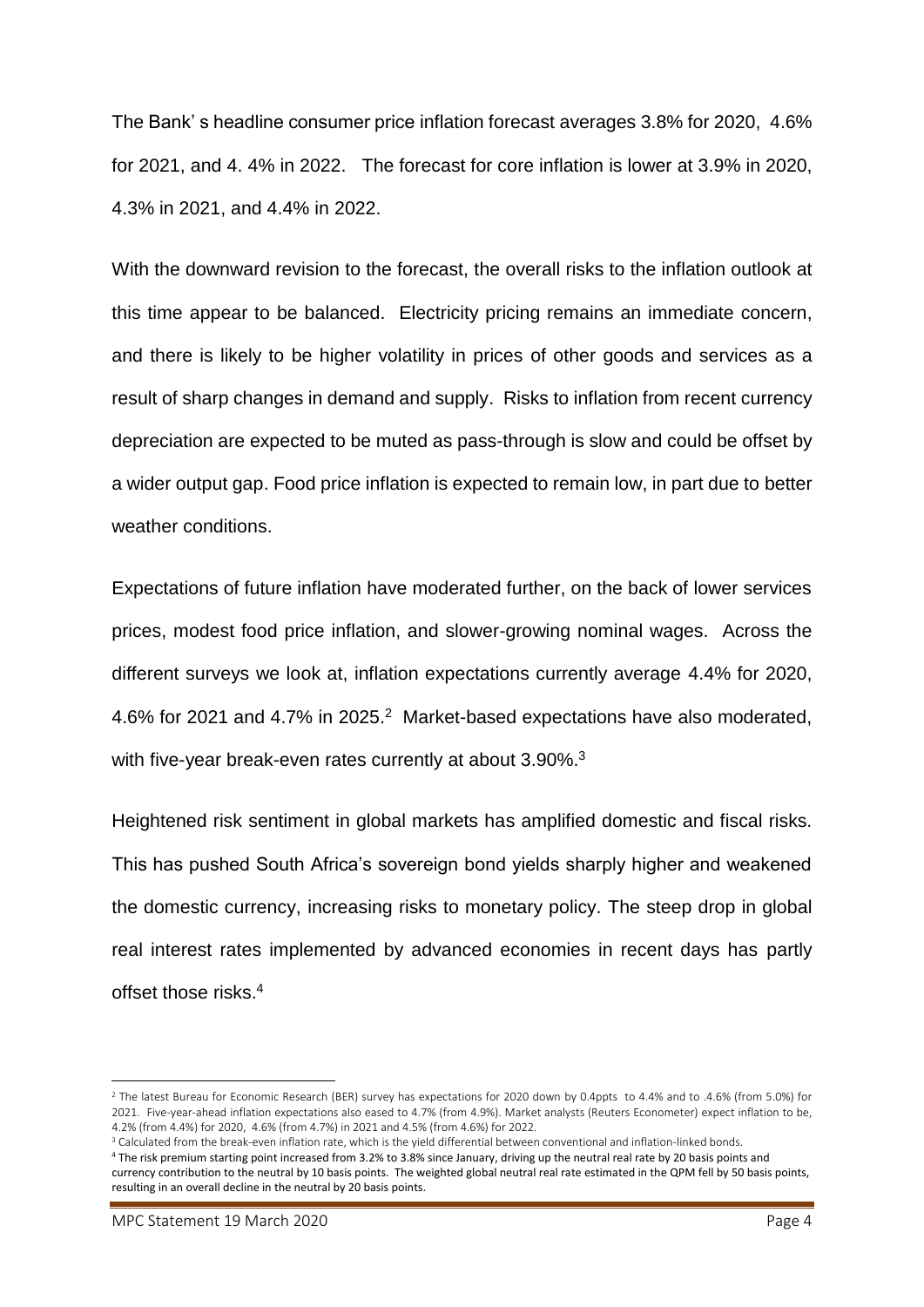Despite the general rise in risk, the significantly lower forecast for headline inflation has created space for monetary policy to respond to the rapid deterioration in economic conditions. Barring severe and persistent currency and oil shocks, inflation is expected to be well contained, remaining below the midpoint of the target in 2020 and close to the midpoint in 2021.

Against this backdrop, the MPC decided to cut the repo rate by 100 basis points. This takes the repo rate to 5.25% per annum, with effect from 20 March 2020. The decision was unanimous.

The implied path of policy rates over the forecast period generated by the Quarterly Projection Model indicated three repo rate cuts of 25 basis points each in the second and fourth quarter of 2020, as well as in the third quarter of 2021.

Monetary policy can ease financial conditions and improve the resilience of households and firms to the short-term economic implications of Covid-19. Our decision and its magnitude seeks to do this in the near term.

Monetary policy however cannot on its own improve the potential growth rate of the economy or reduce fiscal risks. Current economic conditions underscore the importance of implementing prudent macroeconomic policies and structural reforms that lower costs generally, and increase investment opportunities, potential growth and job creation.

Global economic and financial conditions are expected to remain highly volatile for the foreseeable future. The Committee will continue to assess risks to inflation, including from weaker economic growth and those arising from wage, price pressures and currency depreciation. As usual, the repo rate projection from the QPM remains a